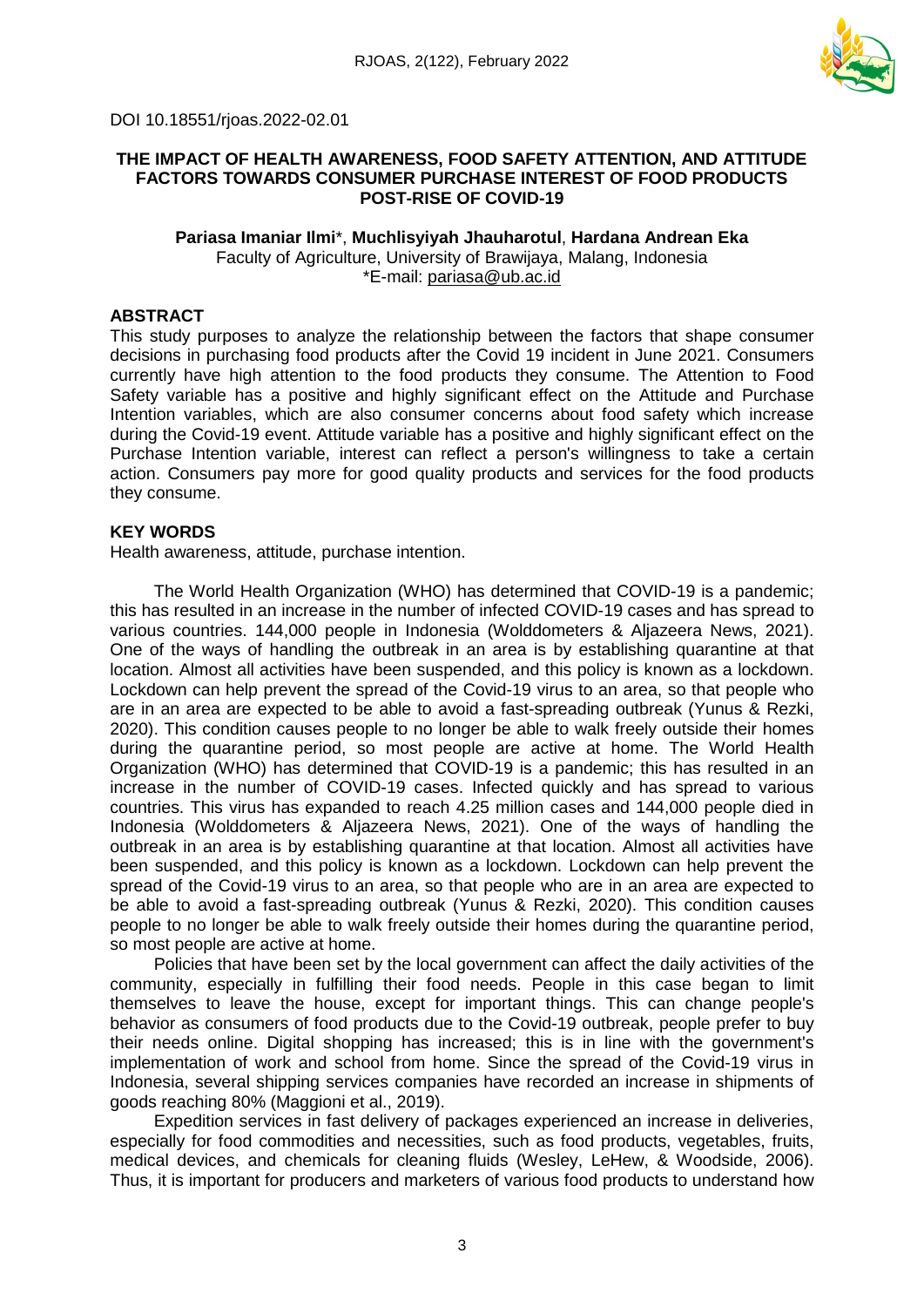

the consumer decision-making process during the COVID-19 pandemic is because it is very useful for obtaining information about potential consumers (Lim & Hahn, 2019).

Information related to potential consumers, it is very important for MSME actors to understand how changes in consumer health behavior and awareness in consuming food needs because of the Covid-19 pandemic which is still ongoing today. Excellent process and service strategies make consumers loyal to the products and services produced by MSMEs. It can be said that buying interest is a consumer statement that reflects the purchase plan of several products with a certain brand. This is very much needed by marketers to find out consumers' buying interest in a product.

Therefore, this study aims to analyze the relationship between the factors that shape consumer decisions in purchasing food products after the spike in Covid 19 cases in June 2021. Thus, it is important for producers and marketers of food products to understand what kind of service consumers expect during this period. This outbreak, especially in online marketing. It is hoped that the results of this research will be very useful in providing study material in the form of fundamental ideas that are relevant to current conditions in online marketing of food products in order to strengthen the local economy and business.

#### **METHODS OF RESEARCH**

The approach used in this study is a quantitative approach with explanatory research methods. This research was conducted in Malang Raya. The location determination is based on the high spike in cases in East Java in June 2021 due to the impact of community mobility after the Religious Holidays. The time of the research was carried out in June November 2021. The sampling technique used was purposive sampling. According to Siregar (2013), the determination of the sample whose population is unknown can use the Issac Michael approach. The formula used is as follows:

$$
n = \frac{\left(Z\frac{a}{2}\right)^2 \cdot p \cdot q}{e^2}
$$

Where:  $n =$  Sample number;  $Z\frac{a}{2}$  $\frac{u}{2}$  = The value of the normal table to the level of significance;  $p =$  Population propotion;  $q = 1 - p$ ;  $e =$  *Margin* of *error*.

The proportion of the population used is 0.5 which is the highest standard error for a fixed sample size, 95% significance level and 10% margin of error. Due to the 95% significance level, Z a/2 is 1.96. So, the minimum number of samples to be studied in the research conducted is as follows:

$$
n = \frac{(1,96)^2 \cdot 0,5 \cdot 0,5}{0,1^2} \approx 100
$$

Based on these calculations, obtained a sample of 96.04 so that it is rounded up to 100 respondents. The criteria for selecting the sample required and obtained by filling out the questionnaire in this study were 17 years old, respondents who live in Malang Raya, and respondents who intend to purchase food online. Data collection techniques by conducting structured interviews using a questionnaire tool.

The data analysis technique in this study, namely SEM-PLS. Data analysis in this study was carried out through SmartPLS. SEM-PLS is an inferential data analysis technique used in this study to test a hypothesis in a study. According to Sholihin et al. (2020), SEM-PLS is a multivariate statistical method that can test the relationship between variables with reflective and formative measurements. SEM-PLS is generally used for testing a structural equation model that involves the relationship between variables that are many and complex but oneway (recursive). The analytical tool used is the SmartPLS software. There are two models in the analysis technique using SEM-PLS, namely the outer model (measurement model) and the inner model (structural model). According to Solimun et al., (2020), the outer model is a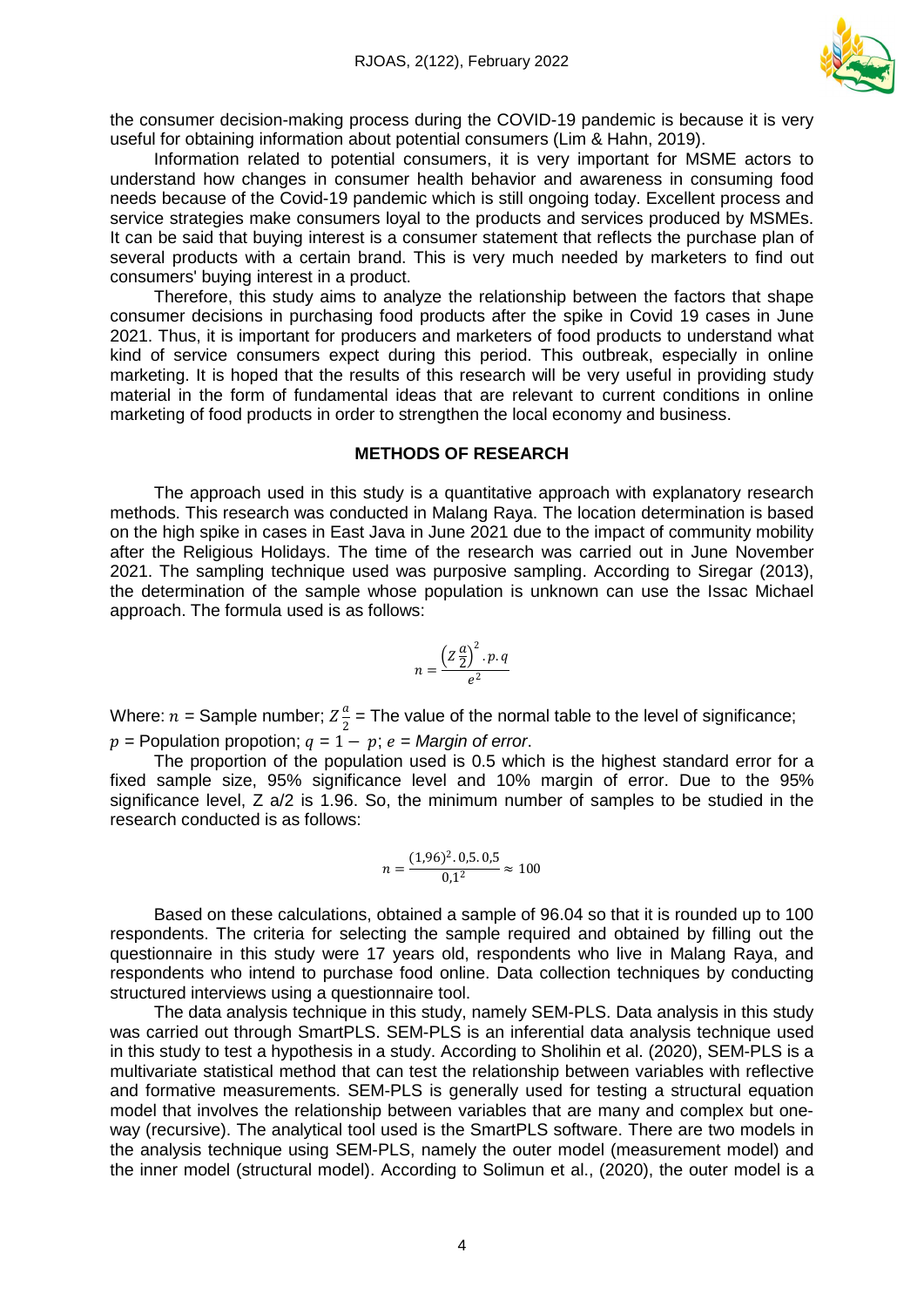

specification of the relationship between latent variables and their indicators. The reflective indicator model and the formative indicator model are two types of models in the outer model. This study uses a reflective indicator model. The equation for the reflective indicator model can be written as follows (Solimun et al., 2020).

$$
x = \Lambda_x \xi + \varepsilon_x
$$
  

$$
y = \Lambda_y \eta + \varepsilon_y
$$

Where:  $x$  = Exogenous ( $\xi$ );  $y$  = Endogeneous ( $\eta$ );  $\Lambda_x$ ,  $\Lambda_y$  = Matriks *loading*;  $\varepsilon_x$ ,  $\varepsilon_y$  = Measurement error (*noise*).

Evaluation of the measurement model was carried out to determine the validity and reliability of the research data used. The tests carried out are convergent validity and discriminant validity, composite reliability, and Cronbach's Alpha. The evaluation of the structural model is carried out as an effort to support the theoretical model in the research conducted (Avkiran & Ringle, 2018). It can also be said that the evaluation of the structural model is carried out to see the relationship between exogenous variables and endogenous variables. The equation model in the evaluation of the structural model is as follows:

$$
\xi_j = \beta_{jo} + \sum_i \beta_{ji} \xi_i + v_j
$$

Where is an endogenous variable and is an exogenous variable, while is a constant in the regression model, is the regression coefficient. And is error (Tenenhaus et al., 2005 in Avkiran & Ringle, 2018). Evaluation of the structural model is done by testing R-square, path coefficients, t-statistics (bootstrapping), and predictive relevance.

## **RESULT AND DISCUSSION**

The analysis of the SEM-PLS model using WarpPLS 7.0 was carried out with two evaluation models, namely the outer model to analyze the validity and reliability of the research instrument and the inner model to examine the Goodness of Fit before testing the hypothesis. The following are the results of the evaluation of the model from the results of the processed research data. Hair et al., (2013) suggest that the value that must be possessed by the loading factor of each indicator to be accepted is 0.7. If the loading factor value is 0.7 then the indicator can be said to be valid. The following are the results of the evaluation of the convergent validity test:

| Variable         | Indicator                                                        | Value of Loading Factor |
|------------------|------------------------------------------------------------------|-------------------------|
|                  | HS (Health Awareness)                                            |                         |
| HS <sub>1</sub>  | Concerns about the health of food products                       | 0.896                   |
| HS <sub>2</sub>  | Attention to physical and mental development                     | 0.841                   |
| HS3              | Medical examination                                              | 0.792                   |
| HS4              | Attention to food intake                                         | 0.868                   |
|                  | FSC (Attention to Food Safety)                                   |                         |
| FSC <sub>1</sub> | Pay attention to details of raw materials / product content      | 0.873                   |
| FSC <sub>2</sub> | Pay attention to food product processing                         | 0.893                   |
| FSC <sub>3</sub> | Pay attention to the packaging and presentation of food products | 0.907                   |
| A (Attitude)     |                                                                  |                         |
| A1               | Food product quality                                             | 0.861                   |
| A <sub>2</sub>   | Food product safety                                              | 0.737                   |
| A3               | Food product guarantee                                           | 0.832                   |
| A4               | Implementation of health protocol                                | 0.784                   |
| A5               | <b>MSME Credibility</b>                                          | 0.821                   |
|                  | PI (Purchase Intention)                                          |                         |
| P <sub>11</sub>  | Repurchase the product                                           | 0.828                   |
| P <sub>12</sub>  | Willing to pay more for product quality                          | 0.932                   |
| P <sub>13</sub>  | Willing to pay more for the quality of service                   | 0.898                   |
|                  |                                                                  |                         |

Table 1 – Evaluation of Convergent Validity with Loading Factor Value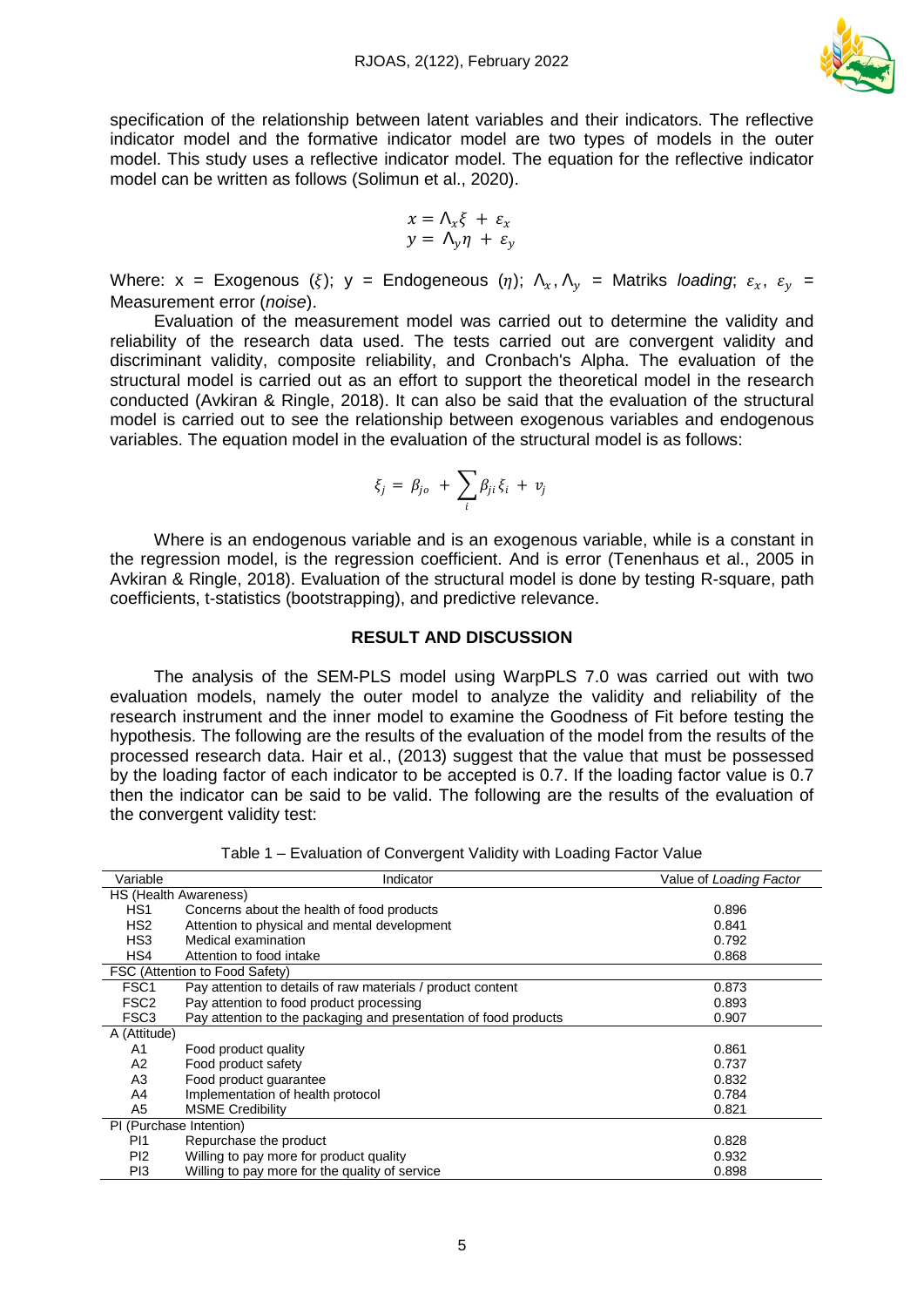

Based on Table 1, each indicator has a loading factor value of 0.7 which is in the range of 0.737 to 0.932, so it can be concluded that all indicators are said to be valid or acceptable. In addition to the loading factor value, the convergent validity test is also seen from the Average Variance Extracted (AVE) test. According to Hair et al., (2013) the AVE value must be > 0.5 which means that the construct is able to explain more than half of the indicator variance. Here are the AVE values:

| Table 2 – Evaluation of Convergent Validity with Average Variance Extracted (AVE) |  |  |
|-----------------------------------------------------------------------------------|--|--|
|-----------------------------------------------------------------------------------|--|--|

| n/n                                  | Criteria | <b>Health Awareness</b><br>'HS) | Attention to Food<br>Safety (FSC) | Attitude<br>(A) | Purchase<br>Intention (PI) |
|--------------------------------------|----------|---------------------------------|-----------------------------------|-----------------|----------------------------|
| Average Variances<br>Extracted (AVE) | >0.5     | 0.723                           | 0.794                             | 0.653           | 0.787                      |

Based on Table 2, all constructs have an AVE value > 0.5 which is in the range of 0.653 to 0.749, so it can be concluded that all constructs have met the requirements of the AVE criteria.

Discriminant validity is a test that aims to determine that each latent variable is different from other latent variables or to determine the extent to which a construct is different from other constructs. Discriminant validity can be seen from the value of the loading and cross loading indicators. If the indicator loading value of each indicator on the relevant variable is greater than the cross loading on other latent variables, it can be said to have met the criteria for discriminant validity (Solimun et al., 2017). The following are the loading and cross loading indicator values:

| Table 3 – Evaluation of Discriminant Validity with Loading and Cross Loading Indicator Values |  |  |
|-----------------------------------------------------------------------------------------------|--|--|
|                                                                                               |  |  |

| n/n              | <b>Health Awareness</b><br>(HS) | Attention to Food Safety<br>(FSC) | Attitude<br>(A) | Purchase Intention<br>(PI) | P-value |
|------------------|---------------------------------|-----------------------------------|-----------------|----------------------------|---------|
| HS <sub>1</sub>  | 0.896                           | 0.055                             | 0.074           | $-0.041$                   | < 0.001 |
| HS <sub>2</sub>  | 0.841                           | $-0.122$                          | 0.063           | $-0.049$                   | < 0.001 |
| HS <sub>3</sub>  | 0.792                           | $-0.206$                          | $-0.124$        | 0.105                      | < 0.001 |
| HS4              | 0.868                           | 0.249                             | $-0.024$        | $-0.006$                   | < 0.001 |
| FSC <sub>1</sub> | $-0.156$                        | 0.873                             | 0.059           | 0.103                      | < 0.001 |
| FSC <sub>2</sub> | 0.095                           | 0.893                             | $-0.006$        | $-0.054$                   | < 0.001 |
| FSC <sub>3</sub> | 0.057                           | 0.907                             | $-0.052$        | 0.046                      | < 0.001 |
| A1               | $-0.369$                        | 0.206                             | 0.861           | $-0.017$                   | < 0.001 |
| A2               | $-0.461$                        | 0.298                             | 0.737           | $-0.247$                   | < 0.001 |
| A3               | 0.270                           | $-0.179$                          | 0.832           | $-0.164$                   | < 0.001 |
| A4               | 0.201                           | $-0.026$                          | 0.784           | 0.219                      | < 0.001 |
| A <sub>5</sub>   | 0.336                           | $-0.277$                          | 0.821           | 0.197                      | < 0.001 |
| P <sub>11</sub>  | 0.107                           | 0.072                             | 0.017           | 0.828                      | < 0.001 |
| P <sub>12</sub>  | 0.019                           | $-0.033$                          | 0.059           | 0.932                      | < 0.001 |
| PI3              | $-0.118$                        | $-0.032$                          | $-0.077$        | 0.898                      | < 0.001 |

Based on Table 3, the value of each loading indicator in each construct is greater than the cross-loading value of the related construct. So it can be concluded that it has met the criteria for discriminant validity and can be said to be valid. In addition, the p-value of all indicators has also met the criteria of significant value, namely p <0.05 so it can be said that each loading factor value is significant.

Another method is to look at the discriminant validity of all indicators together by comparing the value of the square root of AVE with the correlation coefficient between the relevant latent variables and other latent variables. If the value of the square root of AVE is greater than the correlation coefficient with other constructs, it can be said to have good discriminant validity (Solimun et al., 2017). The following is the square root of AVE value:

Based on Table 4, the value of the square root of AVE in each construct is greater than the value of the correlation between constructs, so it can be concluded that each latent variable in this study has met the criteria of discriminant validity or has good discriminant validity.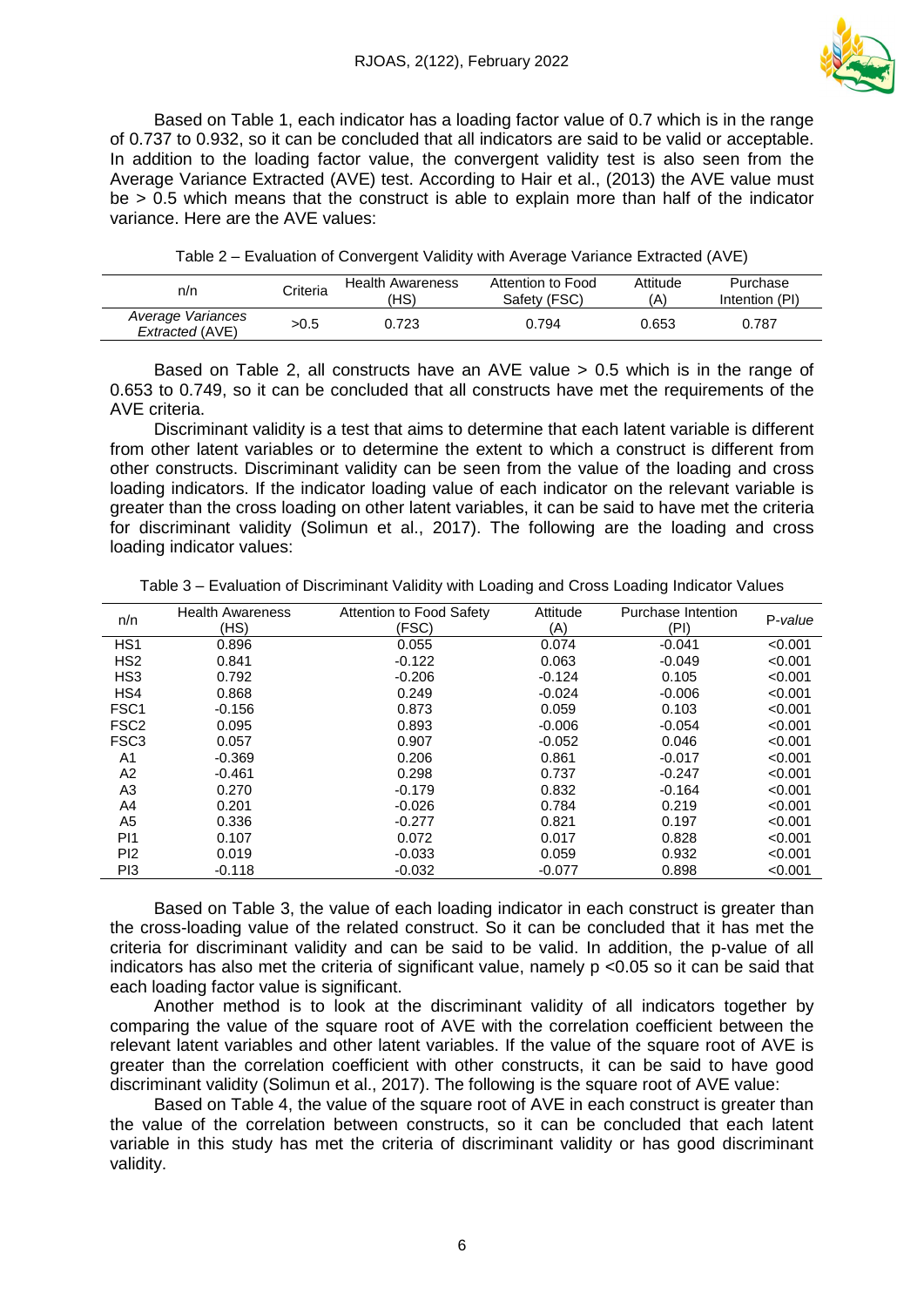

| n/n                               | <b>Health Awareness</b><br>(HS) | Attention to Food Safety<br>(FSC) | Attitude<br>(A) | Purchase Intention<br>(PI) |
|-----------------------------------|---------------------------------|-----------------------------------|-----------------|----------------------------|
| Health Awareness (HS)             | 0.850                           | 0.819                             | 0.700           | 0.435                      |
| Attention to Food Safety<br>(FSC) | 0.819                           | 0.891                             | 0.711           | 0.425                      |
| Attitude (A)                      | 0.700                           | 0.711                             | 0.808           | 0.564                      |
| Purchase Intention (PI)           | 0.435                           | 0.425                             | 0.564           | 0.887                      |

Table 4 – Evaluation of Discriminant Validity with Square Root of AVE

Reliability test is a measurement that can show the extent to which the questionnaire is able to measure variables stably and consistently. The reliability test was carried out by looking at the composite reliability value and Cronbach's alpha value of each construct. If the composite reliability value of a construct is 0.7, it can be said to have good composite reliability or has been reliable. While the criteria that are often used for Cronbach's alpha values are if it has a value > 0.6 then the questionnaire can be said to be reliable (Solimun et al., 2020). The following is the value of Composite Reliability and Cronbach's Alpha:

| Table 5 - Evaluation of Composite Reliability and Cronbach's Alpha |  |  |
|--------------------------------------------------------------------|--|--|
|                                                                    |  |  |

| Variable                       | Criteria | Composite Reliability | Criteria | Cronbach's Alpha |
|--------------------------------|----------|-----------------------|----------|------------------|
| Health Awareness (HS)          | ≥ $0,7$  | 0.912                 | >0.6     | 0.871            |
| Attention to Food Safety (FSC) | ≥ $0,7$  | 0.920                 | >0.6     | 0.870            |
| Attitude (A)                   | ≥0.7     | 0.904                 | >0.6     | 0.866            |
| Purchase Intention (PI)        | ≥0.7     | 0.917                 | >0.6     | 0.863            |

Based on Table 5, each variable has a composite reliability value range of 0.904 to 0.920 which has met the criteria, namely 0.7. Then for the value of Cronbach's alpha each variable has a value range of 0.863 to 0.871. This value has also met the criteria, namely > 0.6. So, it can be concluded that the latent variable has good or reliable reliability.

Evaluation of the structural model (inner model) is used to see the relationship or influence between the variables in the model. Tests on the structural model can be seen from the Full Collinearity Assessment (VIF), path coefficient, R-quared (R2), Q-Squared (Q2), Effect Size, and Goodness of Fit (Hair et al., 2013). The test has the aim of knowing the effect between variables. The results of the evaluation of the structural model (inner model) are as follows:

Full Collinearity Assessment (VIF) evaluation is used to determine the level of collinearity between variables. According to Solimun et al., (2017) the criteria for the VIF value is 5. If the VIF value exceeds this value, it is stated that there is a collinearity problem in the study. Here are the VIF values:

| Variable                       | Criteria | Full collin, VIF |  |
|--------------------------------|----------|------------------|--|
| Health Awareness (HS)          | ≤5       | 3.331            |  |
| Attention to Food Safety (FSC) | ≤5       | 3.429            |  |
| Attitude (A)                   | ≤5       | 2.590            |  |
| Purchase Intention (PI)        | ≤5       | 1.437            |  |
|                                |          |                  |  |

| Table 6 - Full Collinearity Assessment (VIF) |  |  |
|----------------------------------------------|--|--|
|----------------------------------------------|--|--|

Based on Table 6, the value of all variables 5 is with a range of values from 1.437 to 3.429. It can be said that the variable has a good VIF value. So it can be concluded that all of these variables do not have collinearity problems.

The path coefficient is used to determine the effect between variables. According to Hair et al., (2013) the criteria for a good path coefficient are if it has a value of <0.1 then the relationship between the variables is weak. If it is close to 1 then it has a strong or positive relationship. The results of the path coefficients in this study are as follows: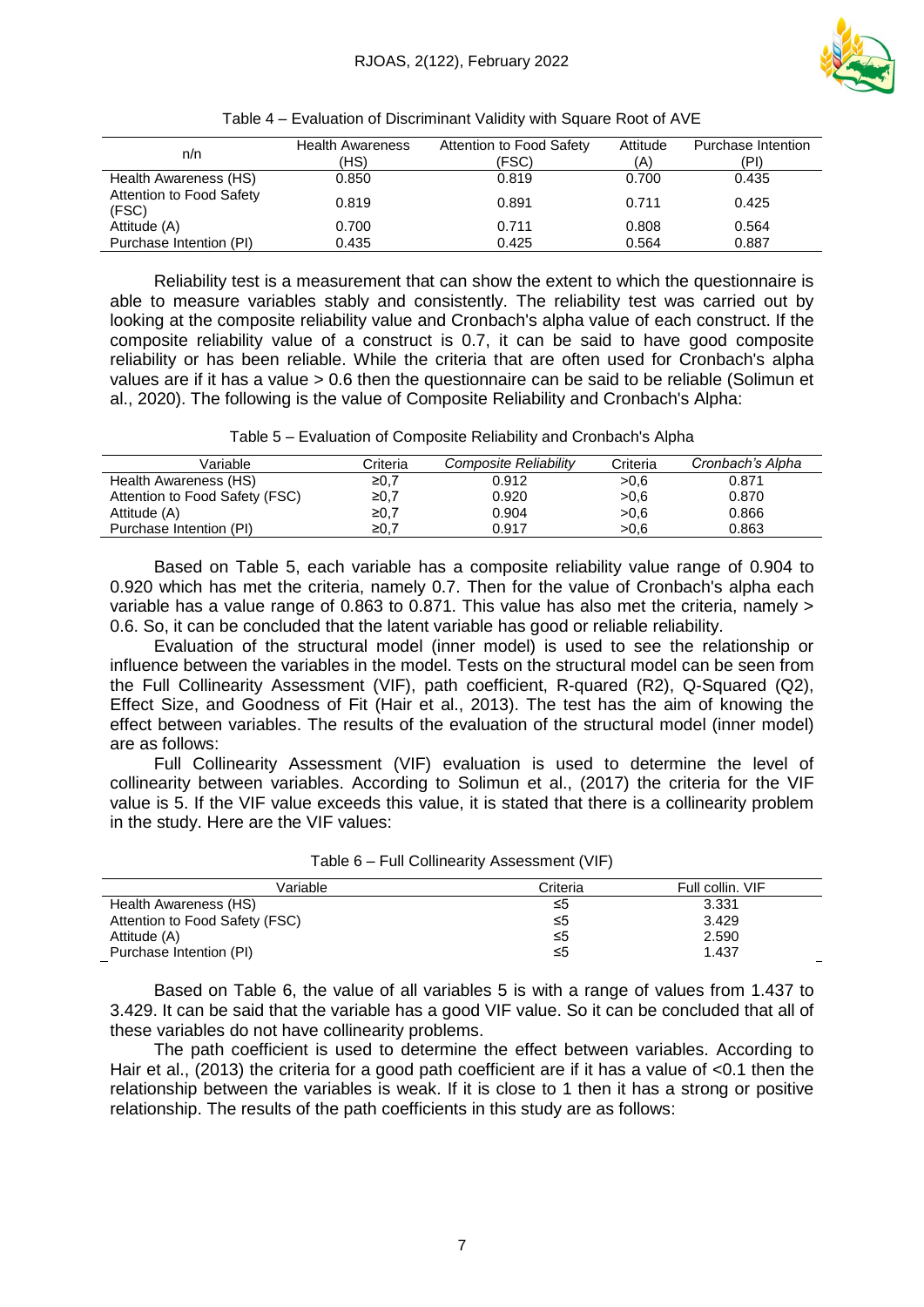



Figure 1 – Path Coefficient

Based on Figure 1, the path coefficient on the construct has a positive and significant effect. The five constructs have a value of 0.34; 0.32; 0.43; 0.18 and 0.50 on the path coefficient and has a p-value of 0.03.

Evaluation of R-Squared  $(R^2)$  is used to determine the effect between exogenous and endogenous variables or to see how many exogenous variables can explain endogenous variables. The greater the value of  $R^2$  in a model, the higher the influence of the exogenous variables on the endogenous variables. According to Hair et al., (2013), if the R<sup>2</sup> value ranges from 0-1 then the relationship between these variables can be said to have high accuracy. Another opinion states that there are three criteria, namely >0.67 having a strong model, >0.33 having a moderate model, and >0.19 having a weak model (Suhan & Achar, 2016). The following is the value of R<sup>2</sup>:

Table 7 – Value of  $R$ -Squared ( $R^2$ )

| Variable                                                                                           | Criteria                                                 | $R$ -Sauared ( $R2$ ) |
|----------------------------------------------------------------------------------------------------|----------------------------------------------------------|-----------------------|
| Health Awareness (HS)<br>Attention to Food Safety (FSC)<br>Attitude (A)<br>Purchase Intention (PI) | $>0.67$ = strong<br>$>0.33$ = moderate<br>$>0.19$ = weak | 0.548<br>0.571        |

Based on Table 7, the  $R^2$  value obtained by the attitude variable (A) is 0.548 and the purchase interest variable (PI) is 0.571, which means that both values fall into the moderate category, namely  $> 0.33$ .

Q-Squared (Q2) evaluation is used to see the relevance and predictive validity of a set of exogenous variables to endogenous variables in a model. There are two criteria in the Q2 assessment, namely if the Q-Squared value> 0 is considered to have good predictive relevance and if the Q-Squared value is <0 then it is considered to have less predictive relevance (Hair et al., 2013). Here are the Q2 values:

|  |  | Table 8 – Value of Q-Squared $(Q^2)$ |  |
|--|--|--------------------------------------|--|
|--|--|--------------------------------------|--|

| Variable                       | Criteria    | Q-Squared (Q <sup>2</sup> ) |
|--------------------------------|-------------|-----------------------------|
| Health Awareness (HS)          |             |                             |
| Attention to Food Safety (FSC) | $>0 = Good$ |                             |
| Attitude (A)                   | $< 0$ = Bad | 0.548                       |
| Purchase Intention (PI)        |             | 0.389                       |

Based on Table 8, the Q2 value obtained in the attitude variable (A) is 0.548 and the purchase interest variable (PI) is 0.389, which means that both values fall into the good category, namely  $> 0$ . So it can be concluded that the research model has a good predictive relevance.

Effect size is used to determine the effect of exogenous variables on endogenous variables. The criterion for the effect size value is that if the value of f 2 > 0.02 is categorized as having a small effect,  $f$  2 > 0.15 has a medium effect, and  $f$  2 > 0.35 has a large influence (Hair et al., 2013). The following is the result of the effect size: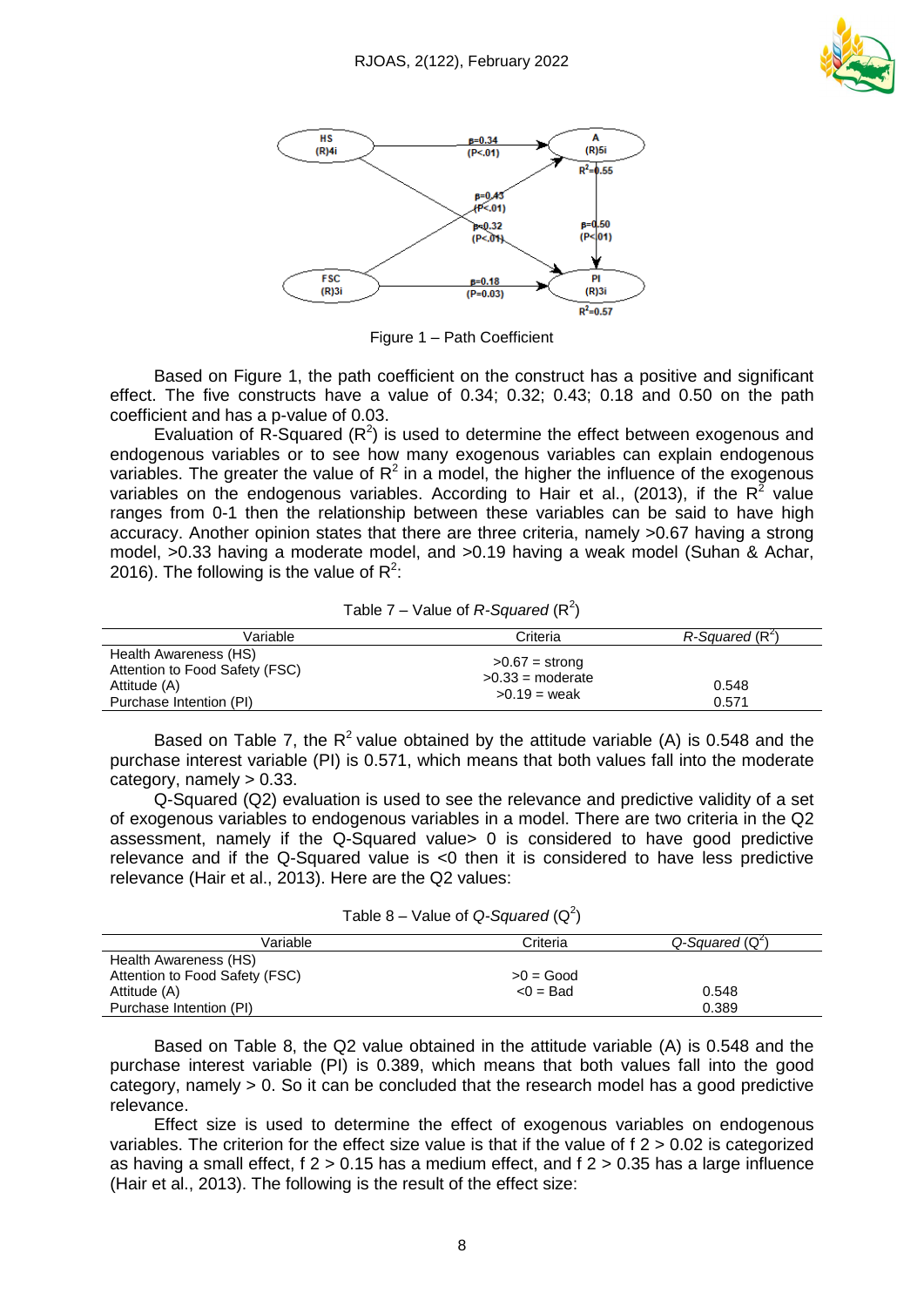

|  |  | Table 9 – Value of Effect Size |
|--|--|--------------------------------|
|--|--|--------------------------------|

| Variable                                                                                           | Criteria                                                         | НS             | <b>FSC</b>     |       | ΡI |
|----------------------------------------------------------------------------------------------------|------------------------------------------------------------------|----------------|----------------|-------|----|
| Health Awareness (HS)<br>Attention to Food Safety (FSC)<br>Attitude (A)<br>Purchase Intention (PI) | $f^2 > 0.02$ = small<br>$f^2 > 0,15 = m$<br>$f^2 > 0,35 =$ besar | 0.242<br>0.175 | 0.306<br>0.090 | 0.306 |    |

Based on Table 9, it can be seen that the effect size value of the health awareness variable (HS) is 0.242 which means it has a medium effect on the attitude variable (A), the health awareness variable (HS) is 0.175 which means it has a medium effect on the purchase intention variable (PI), Attention to food safety variable (FSC) is 0.306 which means it has a medium effect on the attitude variable (A), the attention to food safety variable (FSC) is 0.090 which means it has a small effect on the purchase intention variable (PI), and the attitude variable (A). ) of 0.306 which means that it has a medium effect on the purchase interest variable (PI). It can be concluded that the effect size which has a medium value then has a moderate level of relationship or influence. While the value of the effect size is small, it has a weak level of relationship or influence.

Evaluation of Goodness of Fit is an index and measure of the goodness of the relationship between latent variables (inner model) related to its assumptions. The existing criteria are rule of thumb, so they should not apply rigidly and absolutely. If there are one or two indicators of Model Fit and Quality Indices, of course the model can still be used (Solimun et al., 2020). The following are the results of Goodness of Fit:

| No             | <b>Model Fit and Quality Indices</b>                          | Criteria                                            | Result             |           |
|----------------|---------------------------------------------------------------|-----------------------------------------------------|--------------------|-----------|
| 1              | Average Path Coefficient (APC)                                | p<0.05                                              | 0.353<br>P < 0.001 | fulfilled |
| $\overline{2}$ | Average R-squared (ARS)                                       | p<0.05                                              | 0.560<br>P < 0.001 | fulfilled |
| 3              | Average Adjust R-squared                                      | p<0.05                                              | 0.549<br>P < 0.001 | fulfilled |
| 4              | Average Block VIF (AVIF)                                      | Accaptable if≤5<br>$Ideally \leq 3.3$               | 4.017              | fulfilled |
| 5              | Average Full Collinearity (AFVIF)                             | Accaptable if≤5<br>$Ideallv \leq 3.3$               | 2.706              | Ideal     |
| 6              | Tenenhaus GoF (GoF)                                           | $Smal \geq 0.1$<br>$Medium \geq 0.25$<br>Large≥0.36 | 0.643              | Large     |
| 7              | Sympson's Paradox Ratio (SPR)                                 | Accaptable if≥0.7<br>Ideally=1                      | 1.000              | Ideal     |
| 8              | <b>R-squared Contribution Ratio (RSCR)</b>                    | Accaptable if≥0.9<br>Ideally=1                      | 1.000              | Ideal     |
| 9              | <b>Statistical Suppression Ratio (SSR)</b>                    | Accaptable if≥0.7                                   | 1.000              | fulfilled |
| 10             | <b>Nonlinear Bivariate Causality Direction Ratio (NLBCDR)</b> | Accaptable if≥0.7                                   | 1.000              | fulfilled |

| Table 10 – Value of Goodness of Fit |  |
|-------------------------------------|--|
|-------------------------------------|--|

Based on Table 10, the structural model through the Goodness of Fit shows that all indicators in the fit and quality indices model meet the criteria. So from the results of the analysis, it is concluded that the model in the study is said to be good or feasible.

Based on the results of data processing, the Health Awareness (HS) variable has a positive and significant influence on the Attitude (A) and Purchase Interest (PI) variables, so that H1 and H2 are acceptable. The following is the result of data processing using WrapPLS 7.0:

Table 11 – Analysis of the Effect of Health Awareness on Purchase Attitudes and Interests

| Hypothesis | <b>Path Correlation</b>                           | <b>Path Coefficient</b> | P-Value |
|------------|---------------------------------------------------|-------------------------|---------|
|            | Health Awareness $\rightarrow$ Attitude           | 0.343                   |         |
|            | Health Awareness $\rightarrow$ Purchase Intention | 0.316                   |         |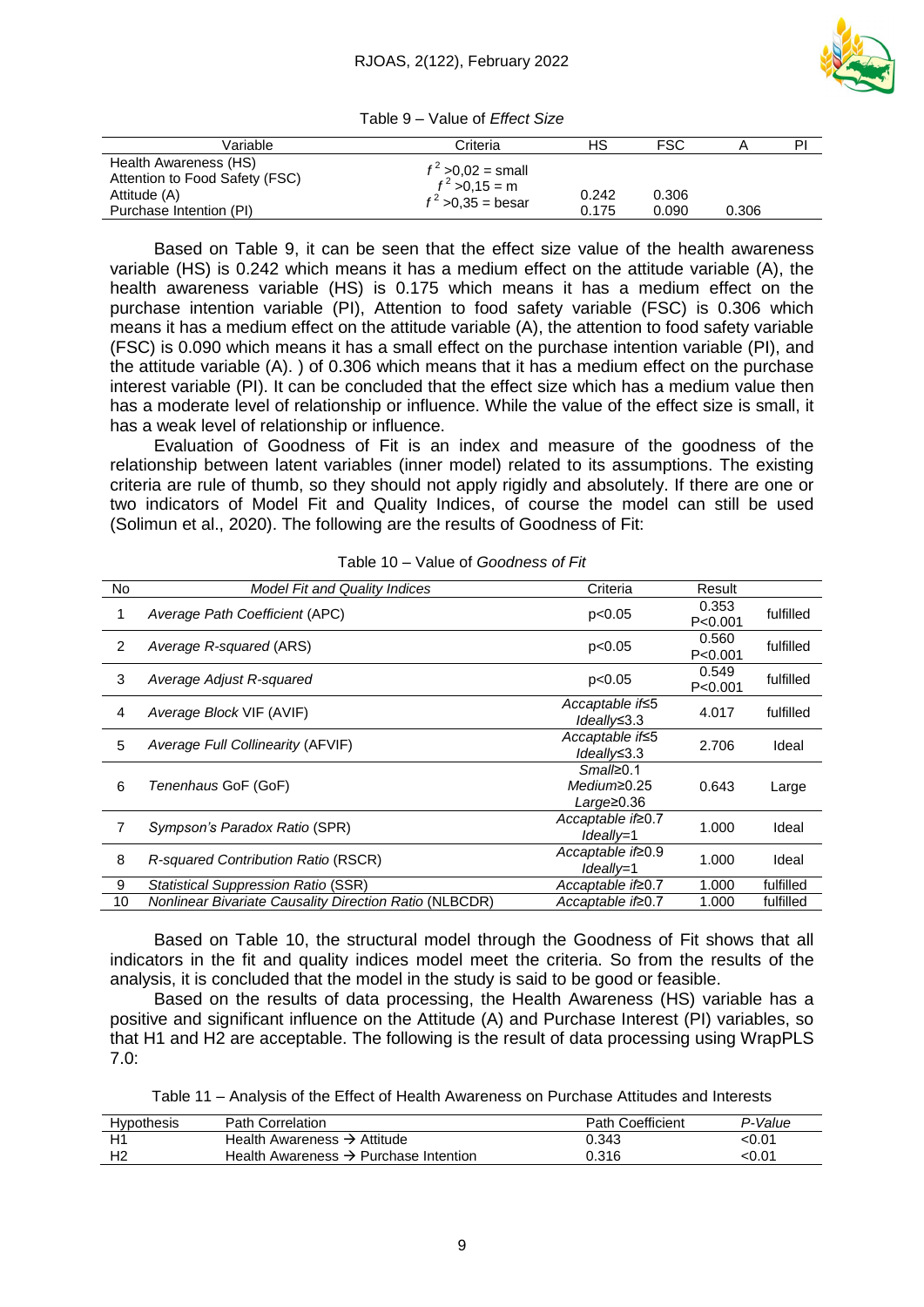

Based on Table 11, the resulting significance value is p-value <0.01 so it can be said that the resulting significance level is strong. This is in accordance with the statement of Solimun et al., (2020) which states that the criteria or hypothesis results are said to be highly significant if the p-value is 0.001. The resulting path coefficient value indicates that Health Awareness has a positive relationship with Purchase Attitudes and Interests, where concern and concern for health during a spike in Covid-19 cases can have an impact on consumer buying attitudes and interests in choosing food products and MSMEs to meet their daily needs.

Health awareness is a concern and concern for getting better and motivated in improving, maintaining, maintaining health and quality of life by implementing a healthy lifestyle (Michaelidou & Hassan, 2008). When there is a spike in Covid-19 cases, consumers are more concerned about health awareness. It can be seen based on research results that consumer today have more concerns and high attention to health and the food products they consume. In addition, consumers also pay more attention to the development of physical and mental conditions and are more routine in conducting health checks. Routines in health checks are carried out by consumers to find out the health developments experienced (Plasek et al, 2020; Sánchez-Bravo et al, 2021).

Consumers realize that the food products they consume can affect their health, so to meet their daily needs they also consider MSMEs to be used as a reference for meeting their needs. Therefore, health awareness is a factor that can shape consumer attitudes (Kutresnaningdian & Albari, 2021). Based on the results of research on consumer attitudes in meeting food needs when there is a spike in Covid-19 cases, they pay more attention to the quality, safety, and guarantee of food products sold by MSMEs. In addition, consumers will also pay attention to the credibility of MSMEs and choose MSMEs that apply health protocols.

Health awareness also affects consumer buying interest in fulfilling food products. Purchase intention is a type of decision making that studies the reasons for buying a certain brand by consumers (Singh et al, 2017; Kytö et al, 2019). Buying interest arises because of a process that occurs in the consumer's mind and is influenced by various factors that depend on needs. The Indonesian Institute of Sciences (LIPI) stated that based on the results of an online survey conducted in September - October 2020, families currently tend to consume healthy foods with the aim of maintaining their immune system during a pandemic. This is in accordance with the results of research that has been carried out, when there is a spike in Covid-19 cases, consumers are willing to pay more for good quality products and services. In addition, consumers will also continue to repurchase products that are considered good even though their conditions have returned to normal.

Based on the results of data processing, the Attention to Food Safety (FSC) variable has a positive and significant influence on the Attitude (A) and Purchase Interest (PI) variables, so H3 and H4 are acceptable. The following is the result of data processing using WrapPLS 7.0:

| Hypothesis     | <b>Path Correlation</b>                                   | <b>Path Coefficient</b> | P-Value |
|----------------|-----------------------------------------------------------|-------------------------|---------|
| H <sub>3</sub> | Attention to Food Safety $\rightarrow$ Attitude           | 0.427                   | <0.01   |
| H4             | Attention to Food Safety $\rightarrow$ Purchase Intention | 0.176                   | 0.027   |

Table 12 – Analysis of the Effect of Attention on Food Safety on Purchase Attitudes and Interests

Based on Table 12, the significance value produced by H3 is p-value <0.01 which means that the resulting significance level is strong, while H4 is p-value 0.027 which means that it has a significant value. This is in accordance with the statement of Solimun et al., (2020) which states that the criteria or hypothesis results are said to be highly significant if the p-value is 0.001 and the hypothesis is said to be significant if the p-value is 0.05. The resulting path coefficient value indicates that Attention to Food Safety has a positive relationship with Purchase Attitudes and Interests, where consumer concern for the safety of the food they consume during a surge in Covid-19 cases can have an impact on attitudes and interest in purchasing food products and the selection of MSMEs to meet daily needs.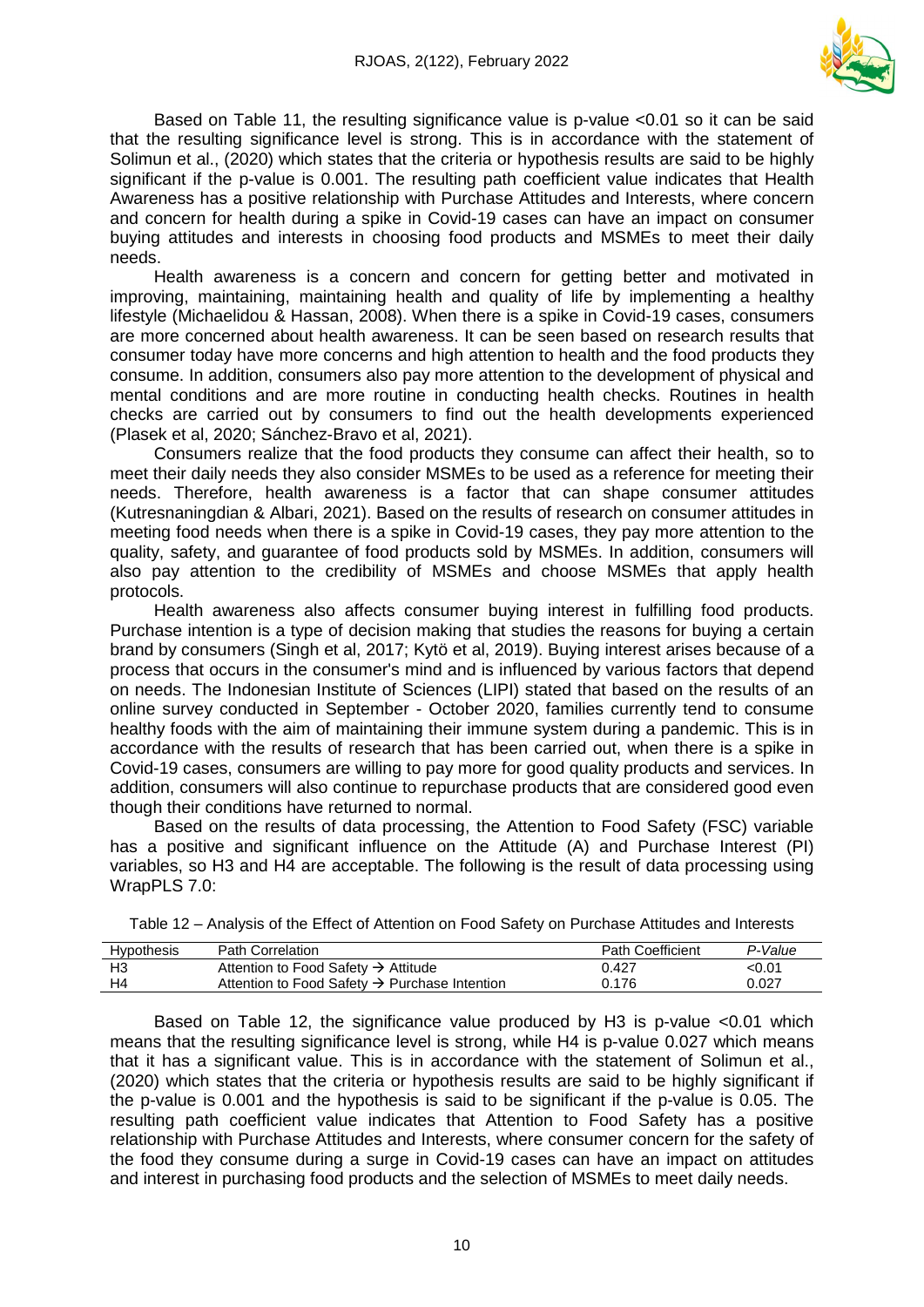

Attention to food safety is a form of consumer concern for residues in food produced due to chemical sprays, artificial fertilizer additives and preservatives which are often associated with agricultural methods (Michaelidou & Hassan, 2008). The intensity of consumer attention on food safety increased during the spike in Covid-19 cases. This is in accordance with the results of research that consumers today pay more attention to detailed information on raw materials and content of food products purchased or consumed. In addition, consumers also pay attention to packaging, processing methods and how to present food products that are purchased or consumed.

Consumer attention to food safety that increases when there is a surge in Covid-19 cases can be used to predict consumer attitudes in choosing food products and SMEs (Di Crosta et al, 2021). According to Michaelidou & Hassan (2008) safe eating is food that meets health quality standards. So in accordance with research conducted that consumers will pay attention to the quality, safety, and guarantee of food products sold by SMEs. This is in accordance with the statement of Raewf et al (2021) and Eger et al (2021) that currently consumers tend to prefer to buy raw materials to be processed at home because they think that cooking by them will be safer and hygienic.

Attention to food safety can also affect purchase intention. According to Kutresnaningdian & Albari (2021) and Purwanto et al, 2021) interest is an intermediate variable that causes behavior from an attitude that reflects a person's willingness to take a certain action. Based on the results of research that has been carried out, when there was a spike in Covid-19 cases, consumers had high attention to the safety of what they consumed so they were willing to pay more for better quality products and services (Yang, 2020).

Based on the results of data processing, the Attitude variable (A) has a positive and significant influence on the Purchase Interest (PI) variable, so H5 can be accepted. The following is the result of data processing using WrapPLS 7.0:

| Hvr            | Doth<br>∴∩rr<br>reiation<br>dlii | <br>$\overline{\phantom{a}}$<br>ficient<br>חר<br>dl. | 'alue |
|----------------|----------------------------------|------------------------------------------------------|-------|
| H <sub>5</sub> | Intention<br>145C                | 504                                                  |       |
|                |                                  |                                                      |       |

Table 13 – Analysis of the Effect of Attitude on Purchase Interest

Based on Table 13, the resulting significance value is p-value <0.01 so it can be said that the resulting significance level is strong. This is in accordance with the statement of Solimun et al., (2020) which states that the criteria or hypothesis results are said to be highly significant if the p-value is 0.001. The resulting path coefficient value indicates that Attitude has a positive relationship with Purchase Intention, where consumer attitudes towards food products and MSMEs during the surge in Covid-19 cases can have an impact on purchase intention to meet their daily needs.

Attitude is a psychological construct of individual readiness to act in a certain way (Voon et al., 2011); (Stanley et al, 2021). Attitudes possessed by consumers can be divided into three components, namely cognitive, affective, and psychomotor. Based on these components, consumers will pay more attention to food products and the selection of MSMEs when there is a spike in Covid-19 cases. In accordance with the results of the study, the attitude taken by consumers in fulfilling their daily needs is that they pay more attention to the quality, safety, and guarantee of food products sold by MSMEs. In addition, consumers will also consider the credibility of MSMEs and choose MSMEs that have implemented health protocols. Health protocols are considered as a form of health awareness.

Consumer attitudes greatly affect consumer behavior in purchasing daily necessities. This is in accordance with the statements of Kutresnaningdian & Albari (2020) and Güney et al (2021) that attitude has a positive influence on purchase intention. Interest can reflect a person's willingness to take a certain action. According to research results, when there is a spike in Covid-19 cases, consumers will be more selective in meeting their daily needs. Consumers are willing to pay more for good quality products and services for the food products they consume. This is in accordance with the statement of Khayyam et al., (2021) that concerns about food safety can make consumers tend to avoid products that are not known to these consumers.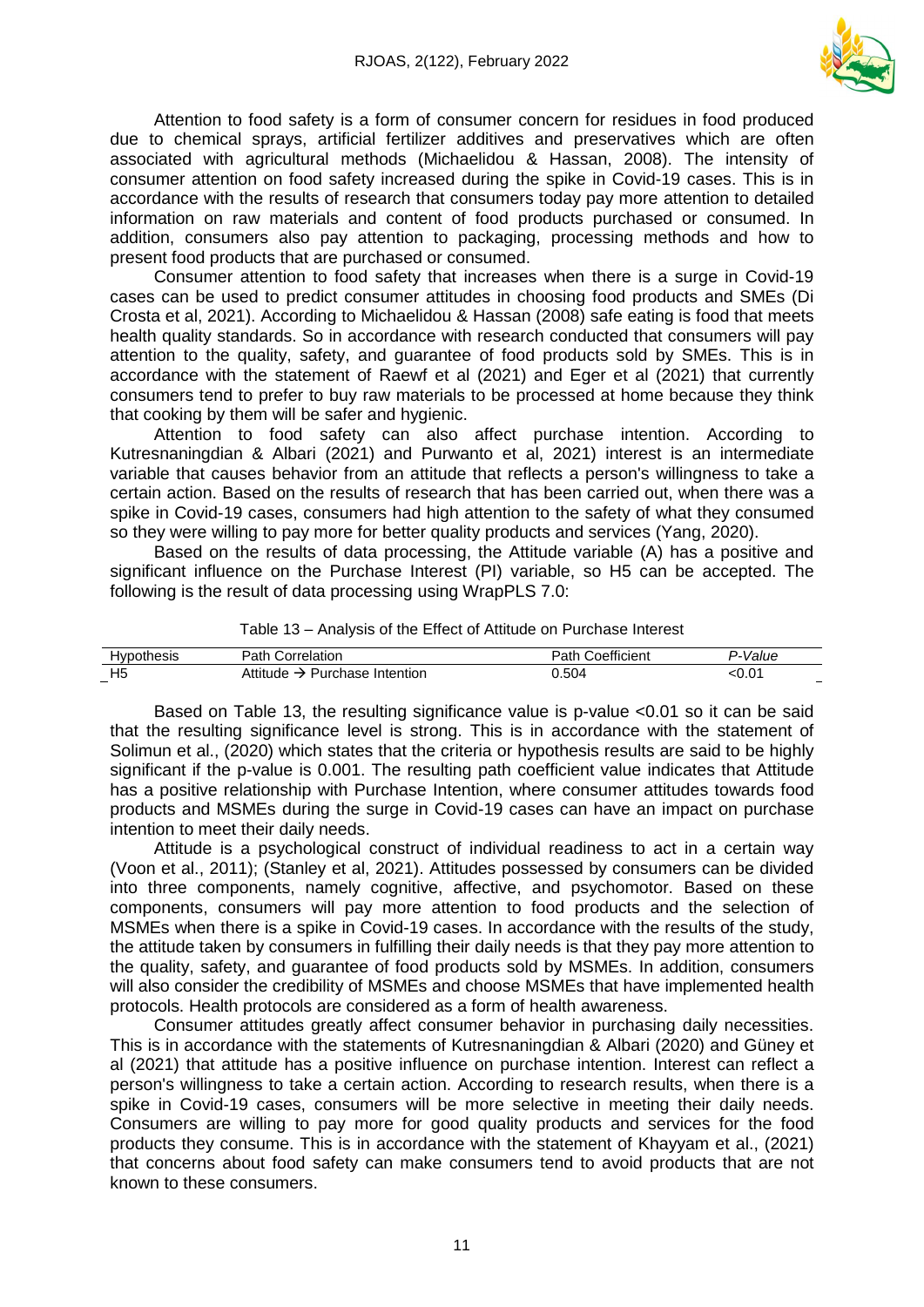

# **CONCLUSION**

Health awareness has a high positive and significant relationship with Purchase Attitude and Interest. In addition, attention to food safety has a high positive and significant relationship with Purchase Attitude and Interest. And Attitude has a positive relationship with Purchase Interest, where concern and concern for health during a spike in Covid-19 cases can have an impact on consumer attitudes and buying interest in choosing food products and MSMEs to meet their daily needs.

Consumers realize that the food products they consume can affect their health, so they also consider their daily needs. Attention to food safety is a form of consumer concern for residues in food produced due to chemical sprays, artificial fertilizer additives and preservatives so that consumers will be more selective in meeting their daily needs.

# **REFERENCES**

- 1. Aljazeera News. (2020). Timeline China Coronavirus Spread. [https://www.aljazeera.com/news/2020/01/timeline-china-coronavirus](https://www.aljazeera.com/news/2020/01/timeline-china-coronavirus-spread200126061554884.html)[spread200126061554884.html.](https://www.aljazeera.com/news/2020/01/timeline-china-coronavirus-spread200126061554884.html)
- 2. Di Crosta, A., Ceccato, I., Marchetti, D., La Malva, P., Maiella, R., Cannito, L., ... & Di Domenico, A. (2021). Psychological factors and consumer behavior during the COVID-19 pandemic. PloS one, 16(8), e0256095.
- 3. Eger, L., Komárková, L., Egerová, D., & Mičík, M. (2021). The effect of COVID-19 on consumer shopping behaviour: Generational cohort perspective. Journal of Retailing and Consumer Services, 61, 102542.
- 4. Güney, O. I., & Sangün, L. (2021). How COVID-19 affects individuals' food consumption behaviour: a consumer survey on attitudes and habits in Turkey. British Food Journal.
- 5. Khayyam, M., Chuanmin, S., Qasim, H., Ihtisham, M., Anjum, R., Jiaxin, L., Tikhomirova, A., & Khan, N. (2021). Food Consumption Behavior of Pakistani Students Living in China: The Role of Food Safety and Health Consciousness in the Wake of Coronavirus Disease 2019 Pandemic. Frontiers in Psychology, 12, 1–15. [https://doi.org/10.3389/fpsyg.2021.673771.](https://doi.org/10.3389/fpsyg.2021.673771)
- 6. Kutresnaningdian, F dan. (2021). Peran kesadaran kesehatan dan perhatian pada Keamanan makanan terhadap sikap dan minat konsumen dalam Membeli makanan organik. Yogyakarta: UII.
- 7. Kytö, E., Virtanen, M., & Mustonen, S. (2019). From intention to action: Predicting purchase behavior with consumers' product expectations and perceptions, and their individual properties. Food quality and preference, 75, 1-9.
- 8. Lim, J., & Hahn, M. (2019). Regulatory focus and decision rules: Are prevention-focused consumers regret minimizers? Journal of Business Research. doi: 10.1016/j.jbusres.2019.11.066.
- 9. Maggioni, I., Sands, S., Kachouie, R., & Tsarenko, Y. (2019). Shopping for well-being: The role of consumer decision-making styles. Journal of Business Research, 105, 21– 32.doi: 10.1016/j.jbusres.2019.07.040.
- 10. Michaelidou, N., & Hassan, L. M. (2008). The Role of Health Consciousness, Food Safety Concern, and Ethical Identify on Attitudes and Intention Towards Organic Food. International Journal of Consumer Studies, 32, 163-170.
- 11. Plasek, B., Lakner, Z., Kasza, G., & Temesi, Á. (2020). Consumer evaluation of the role of functional food products in disease prevention and the characteristics of target groups. Nutrients, 12(1), 69.
- 12. Puteri, N. E. (2020). Tren Konsumsi Pangan Selama Pandemi Berubah, Masyarakat Pilih yang Higienis. Rubik Universitas Al Azhar Indonesia.
- 13. Raewf, M. B., Thabit, T. H., & Jasim, Y. A. (2021). The Relationship between the Elements of Marketing Mix and Consumer Behavior during Environmental Uncertainty. Cihan University-Erbil Journal of Humanities and Social Sciences, 5(1), 50-55.